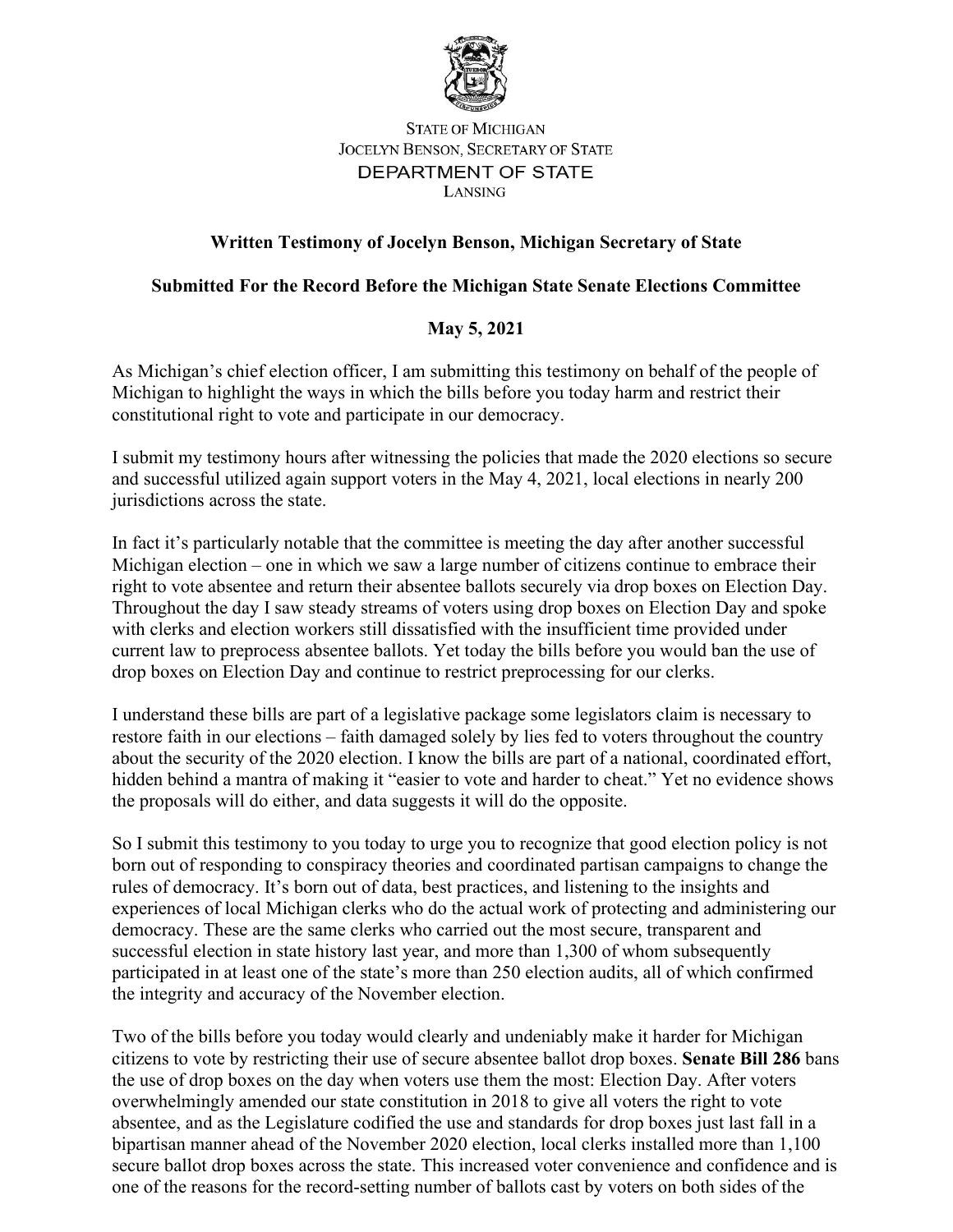aisle in November – two-thirds of which were absentee. And local clerks across the state confirm that more of those ballots were brought to their drop boxes on Election Day than any other day. To prohibit their use that day would lead to widespread voter confusion, frustration and the inadvertent disenfranchisement of voters who would reasonably think they could drop off their ballot in a drop box on Election Day.

I understand the purpose behind this proposal is in part to respond to concerns that partisan election observers complained in November 2020 that they witnessed valid ballots delivered to absentee counting boards after the polls closed. This of course was a function of the fact that voters can submit their absentee ballots up until 8pm on Election Day, after which drop boxes are closed and election staff retrieve all ballots for processing, validation and tabulation. In other words, what these observers witnessed was the system at work and the secure protocols in place for protecting the integrity of the vote. The fact that they misinterpreted what they observed suggests the need to better educate those observers – not change election procedures that voters readily embrace and heavily utilize.

Similarly, **Senate Bill 273** continues this validation of misinformation and attack on drop boxes by empowering local political appointees on the county canvassing boards to usurp election administrators' authority and ban secure drop boxes entirely in a local community – paving the way for inequal access to drop boxes throughout the state and allowing party officials to unduly influence their placement or removal. The bill ignores the strong drop box security and monitoring standards already in place under Michigan law and calls for new measures that are unnecessary, impractical and cost-prohibitive.

And it's particularly ironic to see **Senate Bill 334** before you today, which would continue to provide only 10 hours for limited absentee ballot preprocessing – even after the Senate Majority Leader and former Speaker of the House admitted last fall that this policy was an insufficient response to the need for clerks to have sufficient time to pre-process absentee ballots. The need for a better policy is clear: ample pre-processing time reduces the strain on local election officials on Election Day, ensures the efficient and secure processing of absentee ballots under manageable constraints, enables voters to learn election outcomes sooner after polls close, and reduces the amount of time needed for counting after polls close when misinformation campaigns can attack voters' faith in our elections. I urge you to listen to what election administrators have asked for and what the data confirms is needed and provide multiple days if not weeks for preprocessing absentee ballots. Any questions or concerns about security protocols can be answered simply by conferring with election administrators in states like Ohio, Florida, and Kentucky, all of whom have offered to provide you with specific data showing why expanded pre-processing time is simply smart, good election policy.

Finally, you'll recall that last year the legislature passed a bill with large bipartisan majorities that would have allowed military servicemembers and their spouses to return their absentee ballots electronically using a secure electronic portal. Then the Senate Majority Leader failed to do his job of delivering the bill to the governor's desk for her review and signature. As a result of these petty politics, Michigan voters serving overseas continue to be disenfranchised.

Now today you are considering **Senate Bill 311**, a bill that, as it currently stands, is poorly written and unworkable. It does not respond to what servicemembers, veterans, and their families have asked for, instead allowing only servicemembers overseas, and not their dependents, to return ballots electronically using a Common Access Card. However, the Department of Defense (DOD) has not authorized the use of the Common Access Card for voting purposes. So the bill before you as currently written is both unconstitutionally discriminatory, refusing to grant access to these voting options for military spouses stationed overseas on military orders, and unable to be implemented under current DOD policy. Fortunately, since lawmakers on both sides